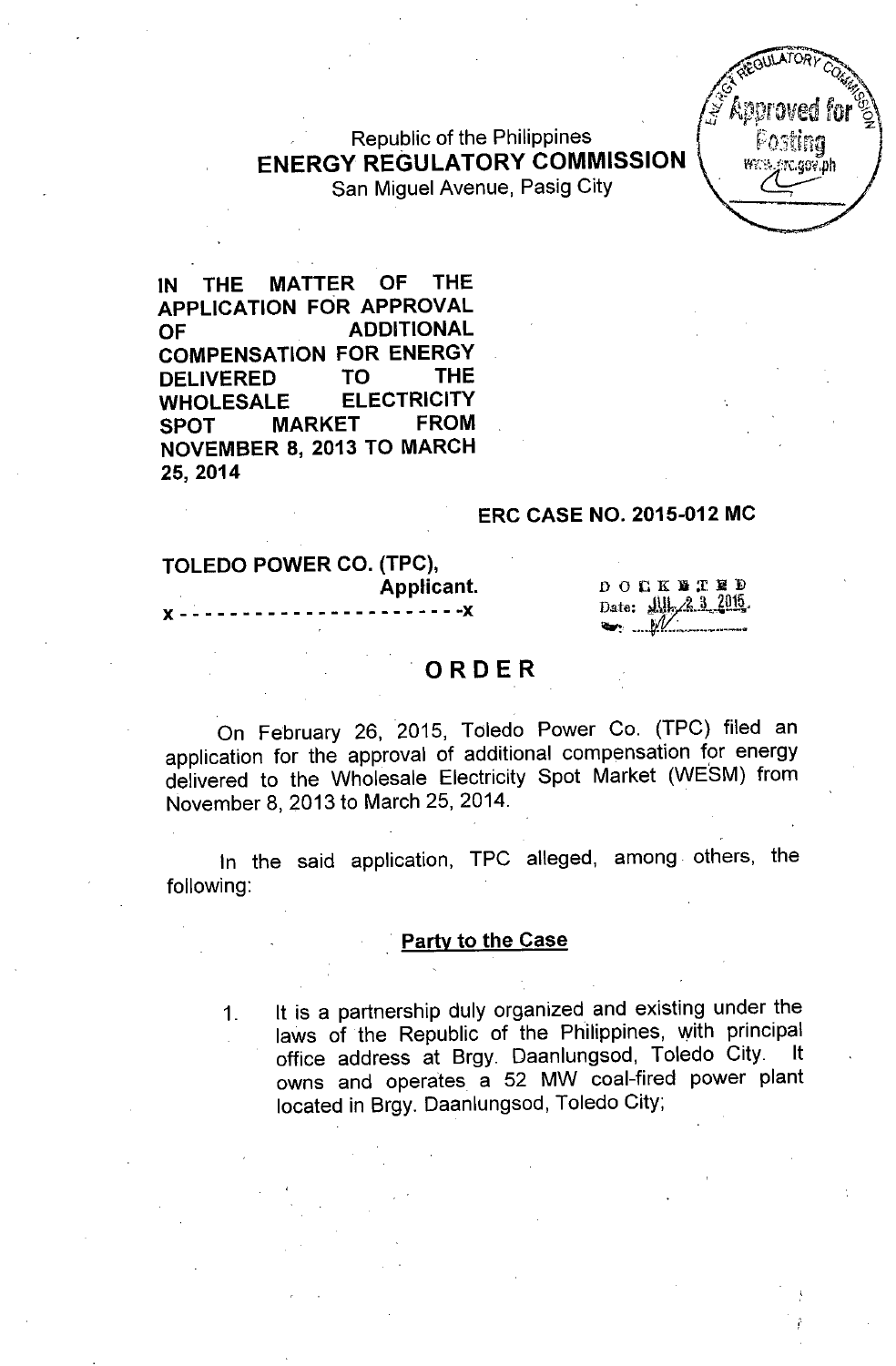## **Statement of Facts and of the Case**

- 2. In view of the power system disturbance brought about by Typhoon Yolanda on November 8,2013, the Commission suspended the operations of the WESM in the Visayas effective November 8, 2013 at 1500H<sup>1</sup>. This suspension was lifted effective 0100H on March 26, 2014 upon the Commission's determination that competitive trading has already been achieved $^{\mathsf{2}}$
- 3. Under the WESM Rules, during market suspension, the Market Operator (MO) shall impose an Administered Price to be used as basis for settlements (WESM Rule 6.2.3). The market price during a trading interval in which the Commission has declared the spot market to be suspended and up to the time that the market resumes is to be determined by the MO (WESM Rule 6.8.3.1);
- 4. In addition, during market suspension, the System Operator (SO) is responsible for giving directions and coordinating the actions to be taken by the MO and the WESM Trading Participants (WESM Rule 6.2.1.1);
- 5. Pursuant to these WESM Rules, the schedules of generating plants in the Visayas, including TPC, were controlled by the SO, and TPC was constrained to comply with the hourly dispatch instructions of the SO;
- 6. For energy it delivered for the period November 8, 2013 to March 25, 2014, it sought additional compensation from the Philippine Electricity Market Corporation (PEMC) as MO, beyond the Administered Price imposed pursuant to the Administered Price Determination Methodology  $(APDM)<sup>3</sup>$ . This claim was based on the Commission-

<sup>&</sup>lt;sup>1</sup> Order dated November 18, 2013 in ERC Case No. 2013-086 MC, entitled "In the Matter of the Suspension of the Operations of the Philippine Wholesale Electricity Spot Market"

<sup>2</sup> Order dated March 24, 2014 in ERC Case No. 2013-086 MC

<sup>3</sup> Administered Price shall be determined as follows:

<sup>(</sup>a) The price and schedule for a given price schedule or trading interval shall be equivalent to the load weighted average ex-post energy price of the corresponding trading interval of the four (4) preceding similar days that have not been administered.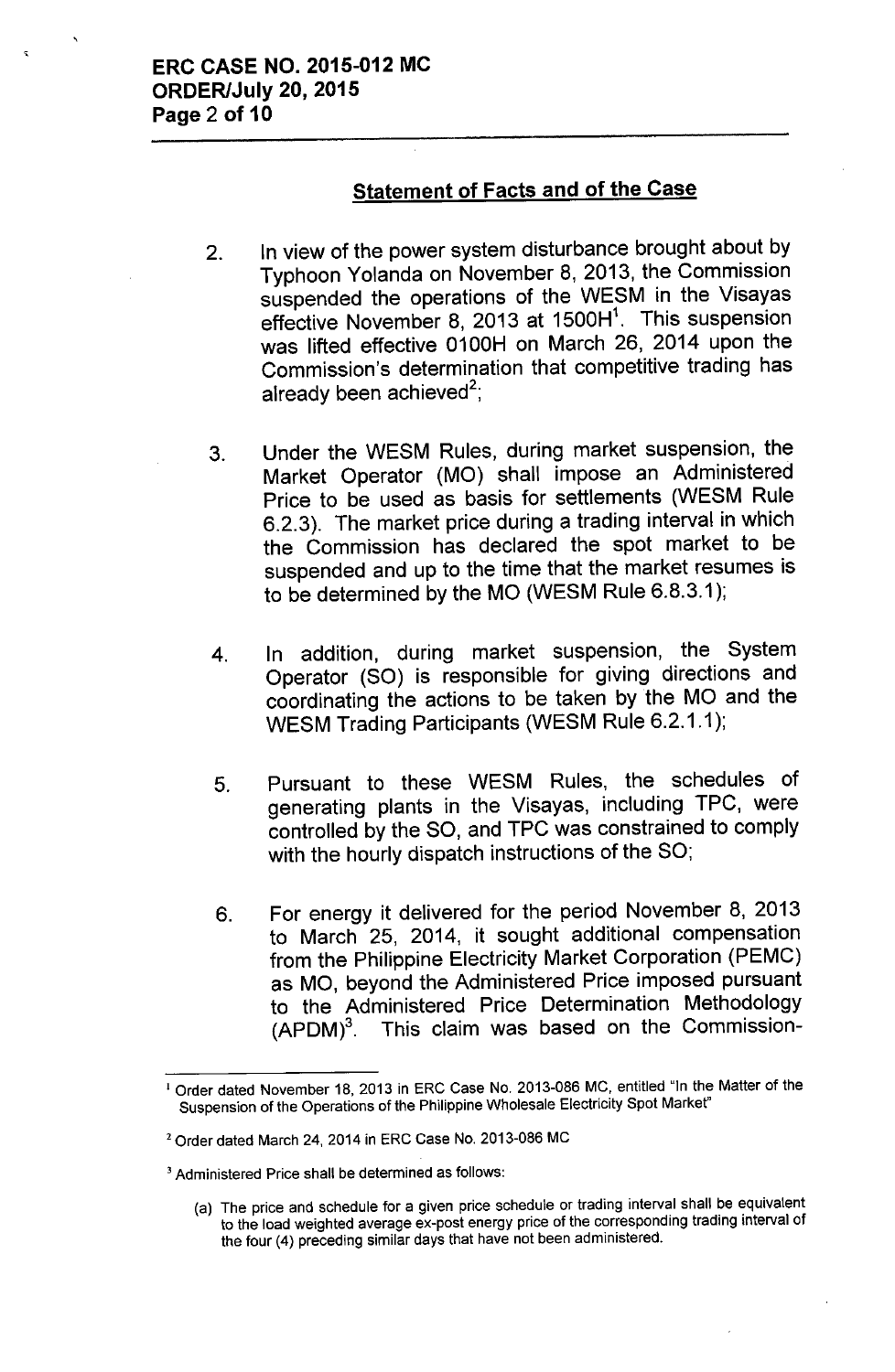## **ERC CASE NO. 2015-012 MC ORDER/July 20,2015 Page 3 of 10**

approved rate for TPC in ERC Case No. 2008-058 RC<sup>4</sup> (the Commission-approved rate);

7. The total amount of additional compensation sought by TPC, which comprises Capital Recovery Fee (CRF), Weighted Average Cost of Capital (WACC), fixed cost of operations and maintenance (Fixed O&M), Energy Fee and Cost of Fuel, was Seventy-Seven Million Seven Hundred Twenty-Five Thousand Two Hundred Sixty-Nine Pesos and Ninety-One Centavos (PhP77,725,269.91), exclusive of Value Added Tax (VAT), broken down as follows:

|                         | <b>Period Covered</b>                       | <b>Amount</b>                                                       | Supporting<br><b>Document</b>                                                                   |
|-------------------------|---------------------------------------------|---------------------------------------------------------------------|-------------------------------------------------------------------------------------------------|
| 1                       | November 8, 2013<br>to November 25,<br>2013 | PhP31,914,440.63,<br>submarked<br>as  <br>Annex "A-1"               | Letter to PEMC dated<br>December 12, 2013,<br>the<br>attached to<br>application as Annex<br>"A" |
| 2 <sup>1</sup>          | November<br>2013 to December<br>25, 2013    | 26,   PhP42,679,055.36,  <br>submarked<br>as  <br>Annex "B-1"       | Letter to PEMC dated<br>January 21, 2014,<br>attached to<br>the<br>application as Annex<br>"B"  |
| 3 <sup>1</sup>          | December 26,<br>2013 to January<br>25, 2014 | PhP2,677,156.56,<br>submarked<br>as  <br>Annex "C-1"                | Letter to PEMC dated<br>2014,<br>March 13,<br>the<br>attached to<br>application as Annex<br>C'' |
| $\overline{\mathbf{4}}$ | to February 25,<br>2014                     | January 26, 2014   PhP387,303.08,<br>submarked<br>as<br>Annex "D-1" | Letter to PEMC dated<br>March 28,<br>2014,<br>the<br>attached to<br>application as Annex        |

In case any of the prices covered by the four preceding same days have not been administered, said prices shall be excluded and replaced with the prices that have not been administered from the most recent earlier same or similar day.

- (b) The trading participant has not complied with the instructions during market suspension or intervention may be entitled to additional compensation upon determination and sufficient proof that the administered price is not sufficient to cover the following:
	- (1) Fuel costs incurred in complying with the dispatch instructions; and
	- (2) Variable operating and maintenance costs incurred in complying with the dispatch instructions (which may include start-up and shut-down costs).
- <sup>4</sup> In the Matter of the Petition for Approval of the Amended Memorandum of Agreement Between the National Transmission Corporation (TRANSCO) and Toledo Power Co. (TPC), with Prayer for Provisional Authority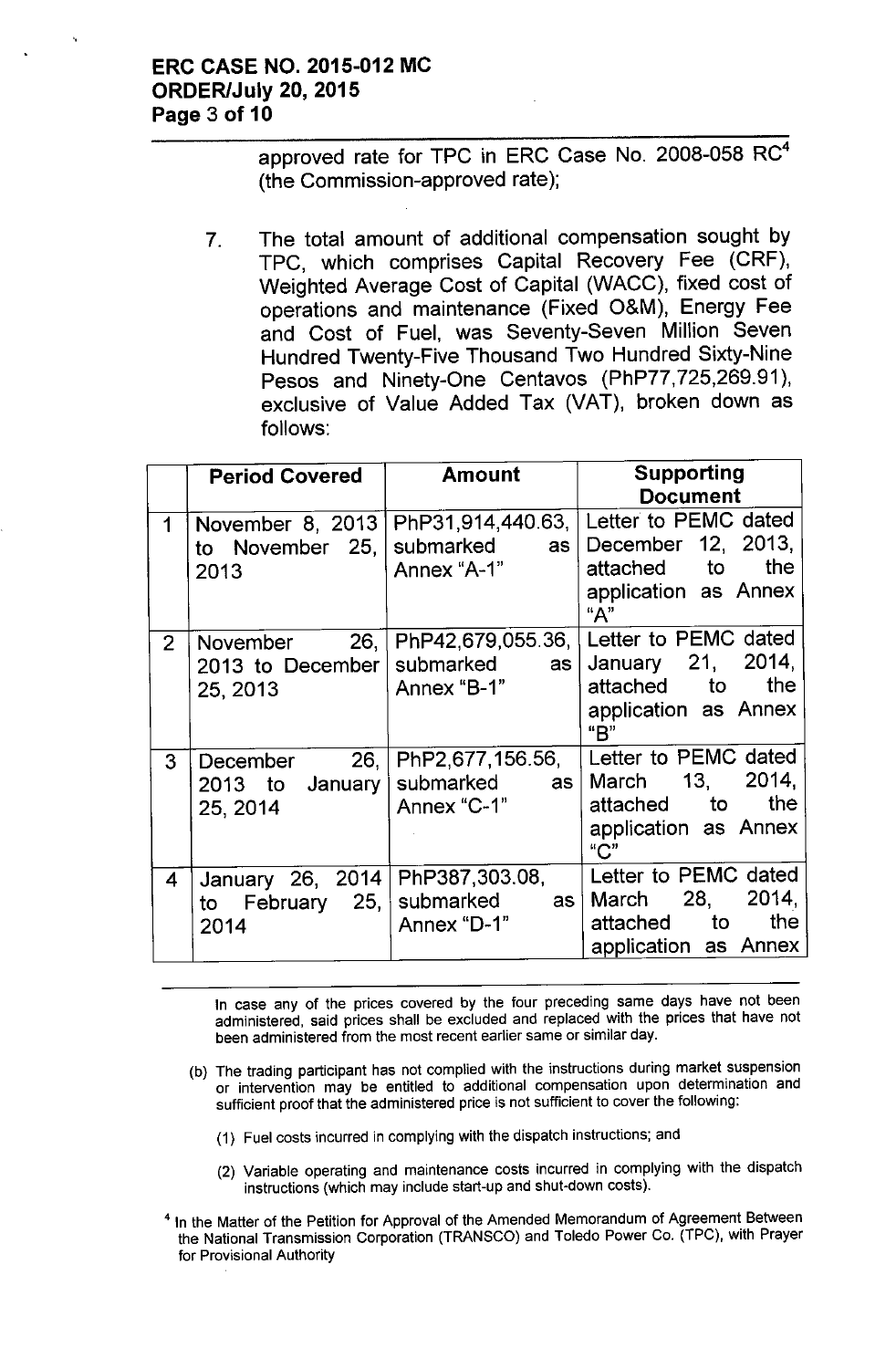## ERC CASE NO. 2015-012 MC ORDER/July 20,2015 Page 4 of 10

| 5   February 26, 2014   PhP67,314.28,<br>to March 25, 2014 | $\mid$ submarked<br>Annex "E-1" | "ר"<br>Letter to PEMC dated<br>as   March 15, 2014,<br>the<br>attached to<br>application as Annex<br>"F" |
|------------------------------------------------------------|---------------------------------|----------------------------------------------------------------------------------------------------------|
| Total                                                      | PhP77,725,269.91                |                                                                                                          |

8. In response, PEMC computed the additional compensation due to TPC for energy delivered for the period November 8,2013 to March 25, 2014 amounting to Seventy Million Four Hundred Fifty-Three Thousand One Hundred Fifty-Four Pesos and Sixty-Four Centavos (PhP70,453,154.64), exclusive of VAT, broken down as follows:

|                     | <b>Period Covered</b>                                                                 | Amount                                                                                | <b>Supporting</b><br><b>Document</b>                                                                                    |
|---------------------|---------------------------------------------------------------------------------------|---------------------------------------------------------------------------------------|-------------------------------------------------------------------------------------------------------------------------|
| 1<br>2 <sup>1</sup> | November 8, 2013<br>to November 25,<br>2013<br>November 26, 2013<br>to December $25,$ | PhP28,897,337.66,<br>submarked as<br>Annex "F-1"<br>PhP38,826,563.35,<br>submarked as | <b>PEMC Letter dated</b><br>April 15, 2014 with<br>Settlement Invoice<br>dated April 14, 2014,<br>attached<br>to<br>the |
| 3                   | 2013<br>December 26, 2013                                                             | Annex "F-2"<br>PhP2,374,835.86,                                                       | application as Annex<br>"F"                                                                                             |
|                     | to January 25, 2014                                                                   | submarked as<br>Annex "G-1"                                                           |                                                                                                                         |
| 4                   | January 26, 2014 to<br><b>February 25, 2014</b>                                       | PhP295,249.16,<br>submarked as<br>Annex "G-2"                                         | PEMC Letter dated<br>August 14, 2014                                                                                    |
| 5                   | February 26, 2014<br>to March 25, 2014                                                | PhP59, 168.61,<br>submarked as<br>Annex "G-3"                                         | with Settlement<br>dated<br>Invoice<br>August 14, 2014,<br>attached to<br>the                                           |
|                     |                                                                                       | The total amount of<br>PhP2,729,253.63<br>for the three billing                       | application as Annex<br>"G"                                                                                             |
|                     |                                                                                       | periods<br>from<br>December 26, 2013<br>to March 25, 2014 is<br>submarked<br>as       |                                                                                                                         |
|                     | Total                                                                                 | Annex "G-4"<br>PhP70,453,154.64                                                       |                                                                                                                         |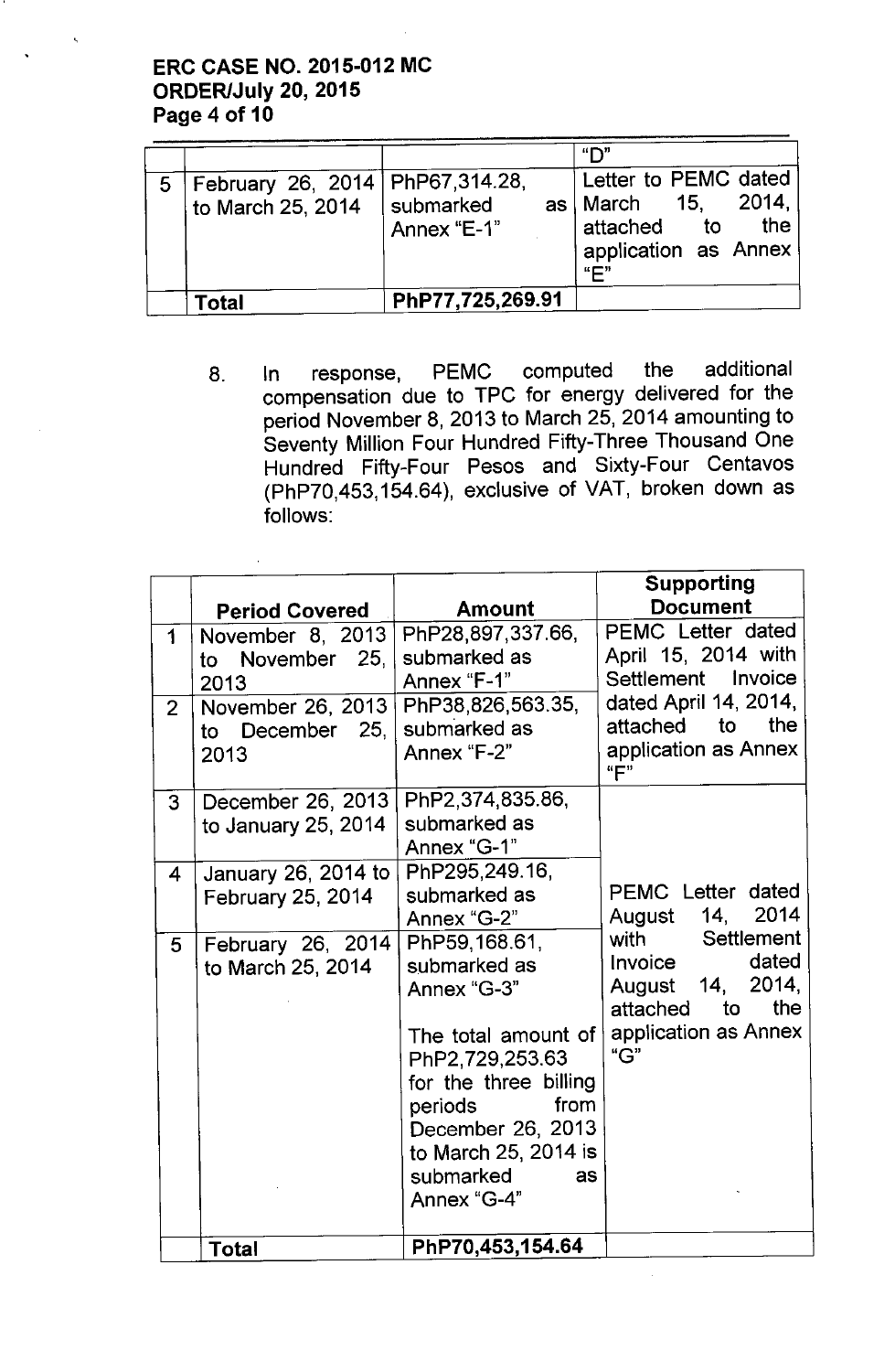- 9. This amount represents only the Fixed O&M Costs, Energy Fee and Cost of Fuel from November 8, 2013 to December 25, 2013, and only the Energy Fee and Cost of . Fuel from December 26,2013 to March 25,2014;
- 10. The difference between its claim for additional compensation and the amount of additional compensation that PEMC approved is Seven Million Two Hundred Seventy-Two Thousand One Hundred Fifteen Pesos and Twenty-Six Centavos (PhP7,272,115.26), exclusive of VAT. Below is a summary of TPC's claim for additional compensation for energy delivered during suspension:

|                         | <b>Period</b><br>Covered   | <b>Additional</b><br>Compensation<br>Sought by TPC<br>(VAT Exclusive) | <b>PEMC-Approved</b><br><b>Additional</b><br>Compensation<br>(VAT Exclusive) | <b>Amount now</b><br><b>Claimed as</b><br><b>Additional</b><br>Compensation<br>(VAT Exclusive)<br>(Difference<br><b>Between</b><br>Columns 3 and 4) |
|-------------------------|----------------------------|-----------------------------------------------------------------------|------------------------------------------------------------------------------|-----------------------------------------------------------------------------------------------------------------------------------------------------|
| $\mathbf 1$             | November<br>8, 2013 to     |                                                                       |                                                                              |                                                                                                                                                     |
|                         | November                   |                                                                       |                                                                              |                                                                                                                                                     |
|                         | 25, 2013                   | PhP31,914,440.63                                                      | PhP28,897,337.66                                                             | PhP3,017,102.97                                                                                                                                     |
| 2 <sup>1</sup>          | November                   |                                                                       |                                                                              |                                                                                                                                                     |
|                         | 26, 2013                   |                                                                       |                                                                              |                                                                                                                                                     |
|                         | to<br>December             |                                                                       |                                                                              |                                                                                                                                                     |
|                         | 25, 2013                   | PhP42,679,055.36                                                      | PhP38,826,563.35                                                             | PhP3,852,492.01                                                                                                                                     |
| 3                       | December                   |                                                                       |                                                                              |                                                                                                                                                     |
|                         | 26, 2013                   |                                                                       |                                                                              |                                                                                                                                                     |
|                         | to                         |                                                                       |                                                                              |                                                                                                                                                     |
|                         | <b>January</b><br>25, 2014 | PhP2,677,156.56                                                       | PhP2,374,835.86                                                              | PhP302,320.70                                                                                                                                       |
| $\overline{\mathbf{4}}$ | <b>January</b>             |                                                                       |                                                                              |                                                                                                                                                     |
|                         | 26, 2014                   |                                                                       |                                                                              |                                                                                                                                                     |
|                         | to                         |                                                                       |                                                                              |                                                                                                                                                     |
|                         | February<br>25, 2014       | PhP387,303.08                                                         | PhP295,249.16                                                                | PhP92,053.92                                                                                                                                        |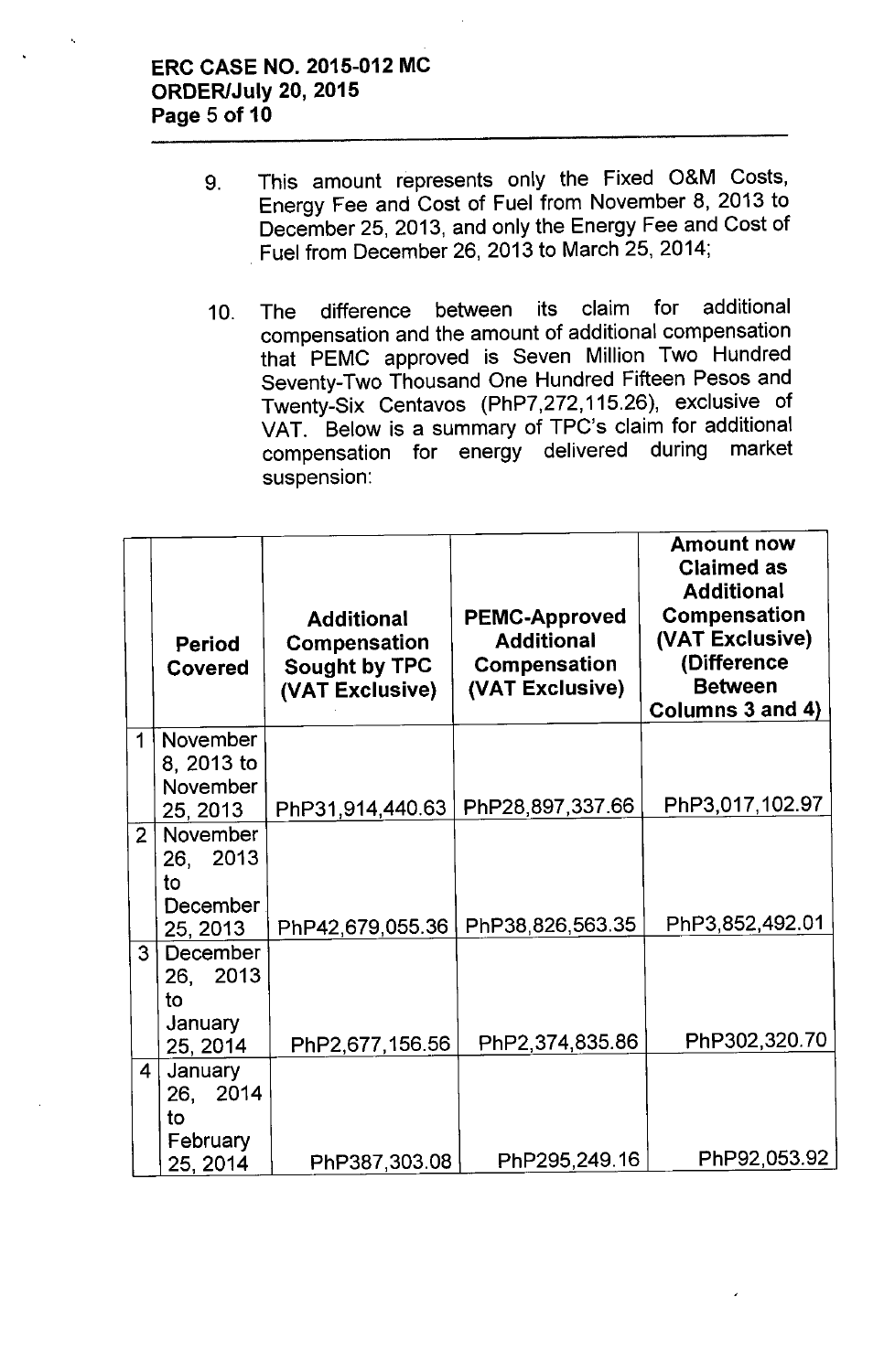## ERC CASE NO. 2015-012 MC ORDER/July 20, 2015 Page 6 of 10

| 5   February |              |                                                       |             |
|--------------|--------------|-------------------------------------------------------|-------------|
| 26 2014      |              |                                                       |             |
| March<br>to  |              |                                                       |             |
| 25, 2014     | PhP67,314.28 | PhP59,168.61                                          | PhP8,145.67 |
| <b>TOTAL</b> |              | PhP77,725,269.91   PhP70,453,154.64   PhP7,272,115.27 |             |

- 11. As the additional compensation paid by the MO to it, which mainly covered only the Energy Fee and Fuel Cost, remain insufficient to cover its actual costs of generation, TPC seeks the Commission's approval for it to recover from the MO the additional compensation for energy delivered during the period of suspension of the WESM operations in the Visayas from November 8, 2013 to March 25, 2014;
- 12. It submits that for the period in question, it has been deprived of the reasonable costs of power generation, which involve not only the Energy Fees and Fuel Cost but also Fixed Costs regardless of whether the power plant is run. These Fixed Costs include the Cost of Capital Recovery<sup>5</sup> or CRF and the cost of capital or WACC, which have not been paid to it;
- 13. It, thus, comes to the Commission now to apply for the recovery of its CRF and WACC as well as the cost of its Fixed O&M that was not compensated from December 26, 2014 to March 25, 2014 as these have remained unpaid notwithstanding that it reasonably incurred these costs in complying with the dispatch instructions of the SO',
- 14. While it is true that CRF and WACC are recoverable in bilateral contracts it entered into, it should be pointed out, however, that during the suspension of the WESM operations in the Visayas, schedules of generating plants, including TPC, were controlled by the SO, which dispatch instructions included frequent manual load drops as dispatch for bilateral contracts were curtailed;
- 15. It should be noted in this regard that it has a Commissionapproved rate, which should have been the basis of compensation. However, due to the imposition of the Administered Price, it has been made to carry in part the

<sup>5</sup> Capital Recovery Fee includes costs related to the contracts entered into by TPC to build its plant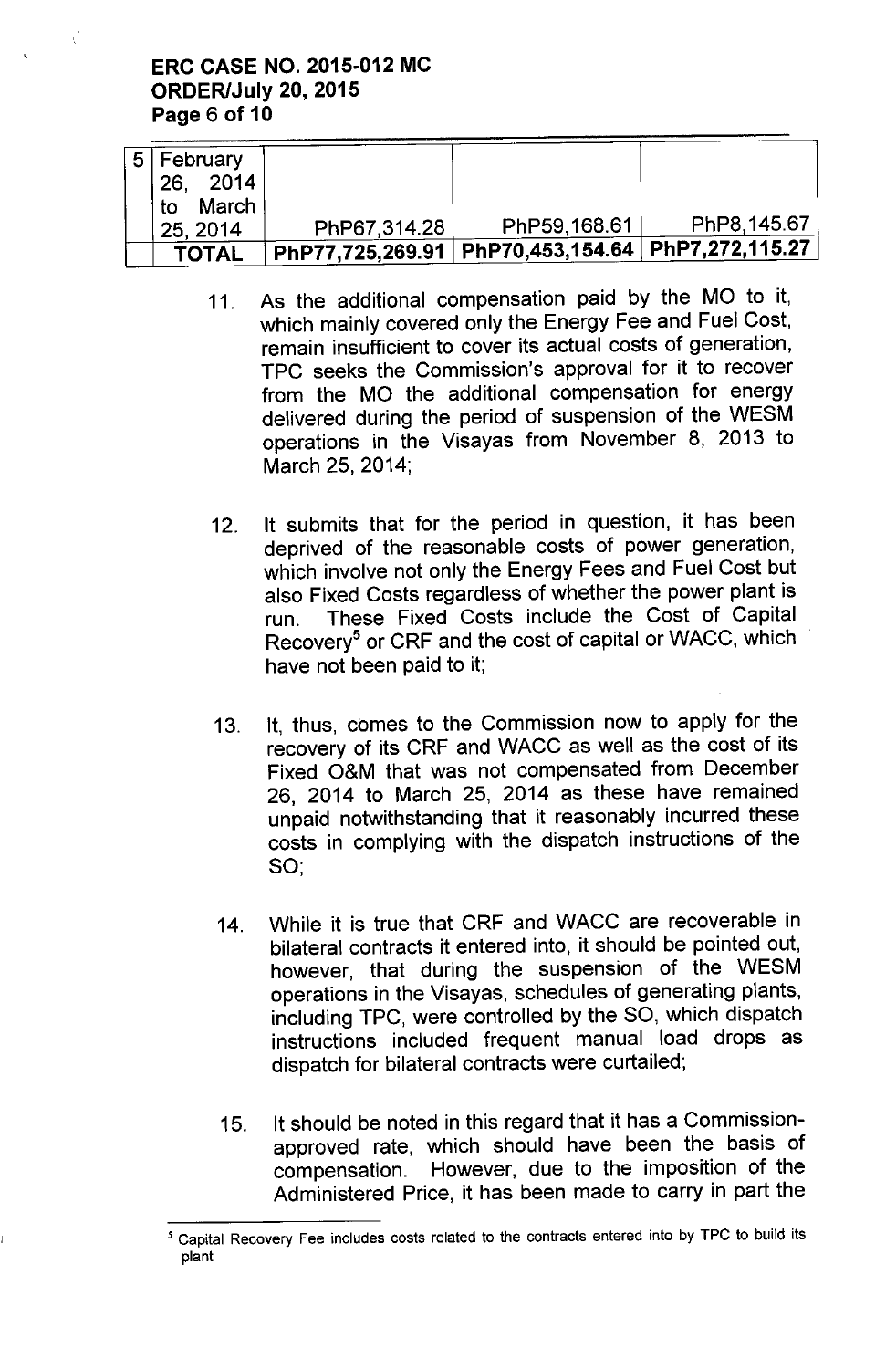costs of power generation, notwithstanding that the Commission had already determined their reasonableness when it approved its rates;

- 16. That there was an emergency situation that called for the imposition of the Administered Price should not prevent it from recovering its reasonable costs, especially considering that its rate has been approved by the Commission consistent with Section 43 (f) of Republic Act No. 9136, otherwise known as the "Electric Power Industry Reform Act of 2001" (EPIRA), which recognizes that the rates approved by the Commission must be such as to allow the recovery of just and reasonable costs and a reasonable return on rate base to ensure the sustainability and viable operation of an entity;
- 17. In light of the foregoing, it seeks the Commission's approval to recover its CRF and WACC for energy delivered during the suspension of the WESM operations in the Visayas. It also seeks the Commission's approval to recover the cost of Fixed O&M that had not been compensated by the MO from December 26, 2013 to March 25, 2014;
- 18. The APDM approved by the Commission itself sets out as one of the guiding principles in the determination of the Administered Price that the same be fair and reasonable to both the suppliers and consumers of electricity;
- 19. It believes that what is fair and reasonable for generation companies, such as TPC, is to be compensated for the actual cost of generating power during the period of market suspension. Otherwise, it would in a way be subsidizing the cost of power generation as its true cost is not recovered by them; and
- 20. It prays that the Commission grant the instant application and allow it to recover: (i) additional compensation for its CRF and WACC for energy delivered during the suspension of the WESM operations in the Visayas from November 8, 2013 to March 25, 2014; and (ii) the cost of Fixed O&M that had not been compensated by the MO from December 26,2013 to March 25, 2014.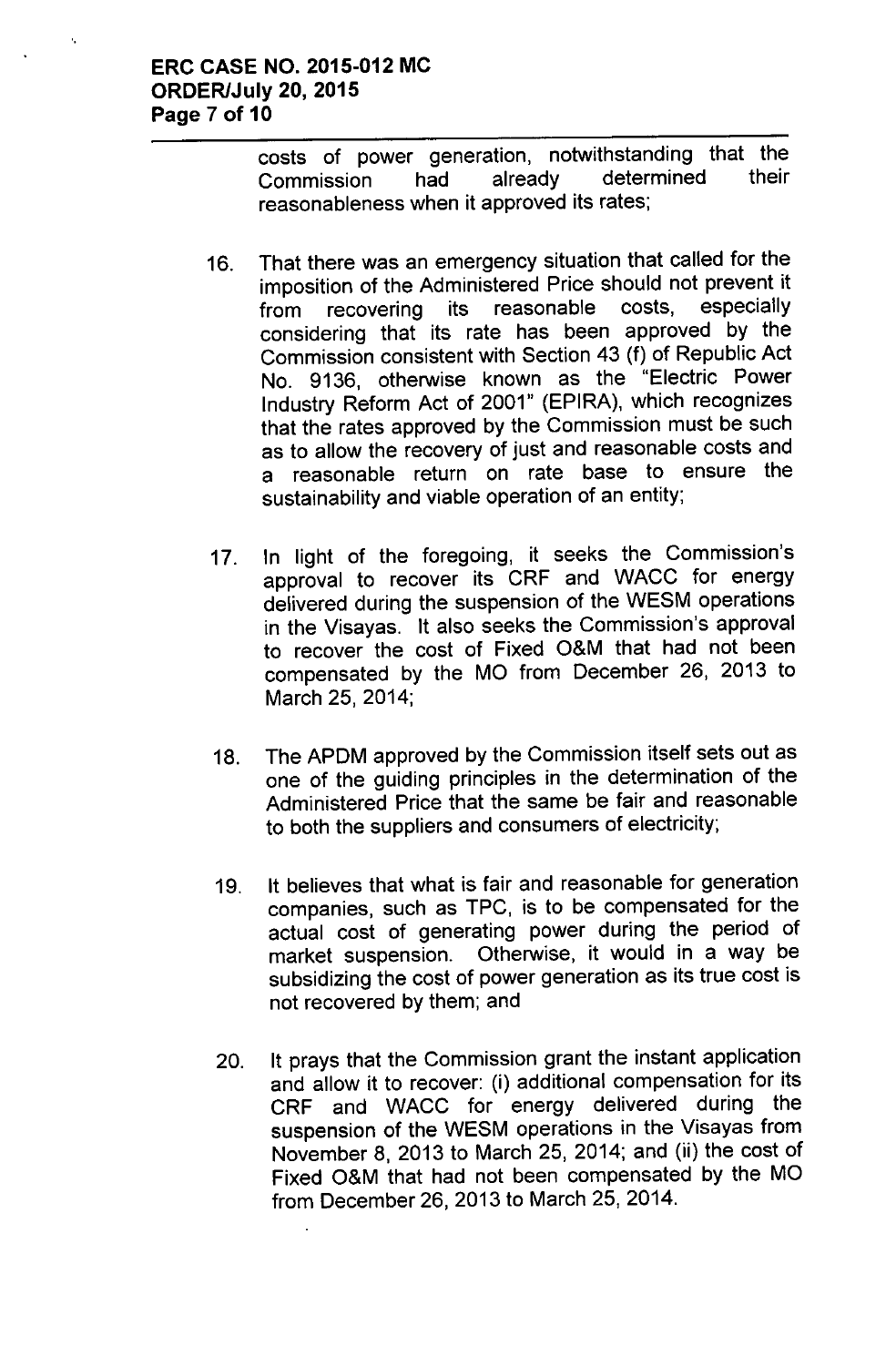### ERC CASE NO. 2015-012 MC ORDER/July 20, 2015 Page 8 of 10

Finding the said application to be sufficient in form and in substance with the required fees having been paid, the same is hereby set for jurisdictional hearing, expository presentation, pre-trial conference and evidentiary hearing on August 20, 2015 (Thursday) at ten 0' clock in the morning (10:00 A.M.) at the ERC Hearing Room, 15<sup>th</sup> Floor, Pacific Center Building, San Miguel Avenue, Pasig City.

TPC is hereby directed to cause the publication of the attached Notice of Public Hearing, at its own expense, once (1x) in a newspaper of general circulation in the Philippines, with the date of the last publication to be made not later than ten (10) days before the date of the scheduled initial hearing.

PEMC is hereby directed to submit its comment on the application, within ten (10) days from receipt hereof.

Let copies of the application, this Order and the attached Notice of Public Hearing be furnished the Office of the Solicitor General (OSG), the Commission on Audit (COA), and the Committees on Energy of both Houses of Congress. They are hereby requested, if they so desire, to send their duly authorized representatives at the scheduled hearing.

Likewise, let copies of this Order and the attached Notice of Public Hearing be furnished the Office of the Governor of the Province of Cebu and the Mayor of Toledo City for appropriate posting thereof on their respective bulletin boards.

TPC is hereby directed to furnish all those making requests therefor with copies of the application and its attachments, subject to reimbursement of reasonable photocopying costs.

On the date of the initial hearing, TPC must submit to the Commission its written Compliance with the jurisdictiona requirements attaching therewith, methodically arranged and duly marked, the evidences on the actual posting and publication of the Notice of Public Hearing consisting of certifications issued to that effect, signed by the aforementioned Governor, Mayor or their duly authorized representatives, bearing the seals of their offices, and the affidavits of the Editors or Business Managers of the newspapers where the said Notice of Public Hearing were published together with the complete issues of the said newspapers, and such other proofs of compliance with the requirements of the Commission.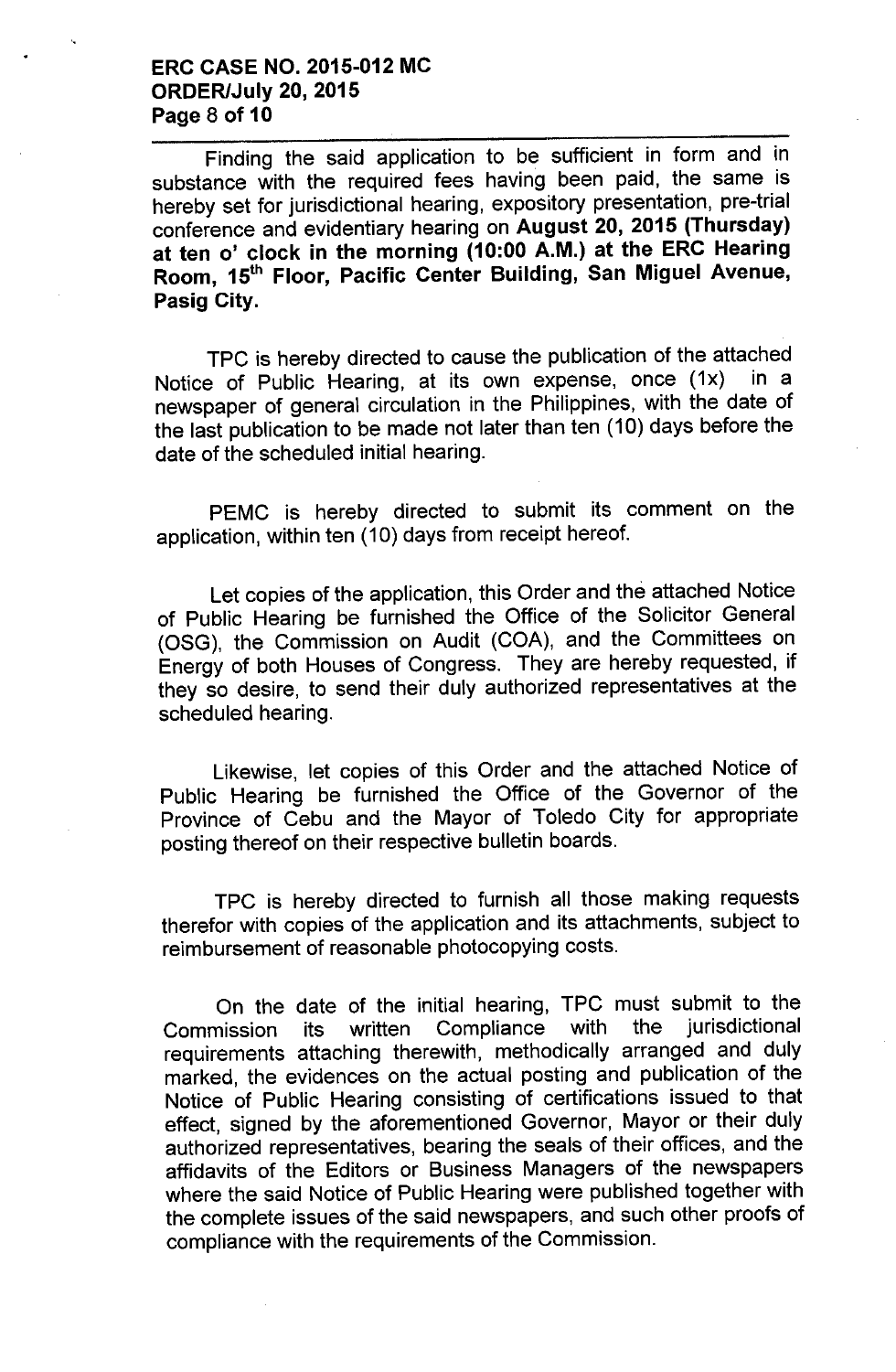TPC and all other interested parties are directed to submit, at least five (5) days before the date of initial hearing and pre-trial conference, their respective Pre-trial Briefs containing, among others:

- (a) a summary of admitted facts and proposed stipulation of facts;
- (b) the issues to be tried or resolved;
- (c) the documents or exhibits to be presented, stating the purposes thereof and proposed markings therefore; and
- (d) the number and names of the witnesses, with their written testimonies in an individual affidavit form, to be attached to the Pre-trial Brief.

Failure of TPC to submit the required Pre-Trial Brief and Judicial Affidavits of its witnesses within the prescribed period shall be a ground for cancellation of the scheduled hearing, and the resetting of which shall be six (6) months from said date of cancellation.

As part of the pre-trial conference, TPC must also be prepared to make an expository presentation of its application, aided by whatever communication medium that it may deem appropriate for the purpose, in order to put in plain words and explain, for the benefit of the consumers and other concerned parties, what the application is all about and the reasons and justifications being cited in support thereof.

#### **SO ORDERED.**

Pasig City, July 20, 2015.

FOR AND BY AUTHORITY OF THE COMMISSION:

ALFREDO´J. NON Officer-in-Charge and **Commissioner** 

**NJS**